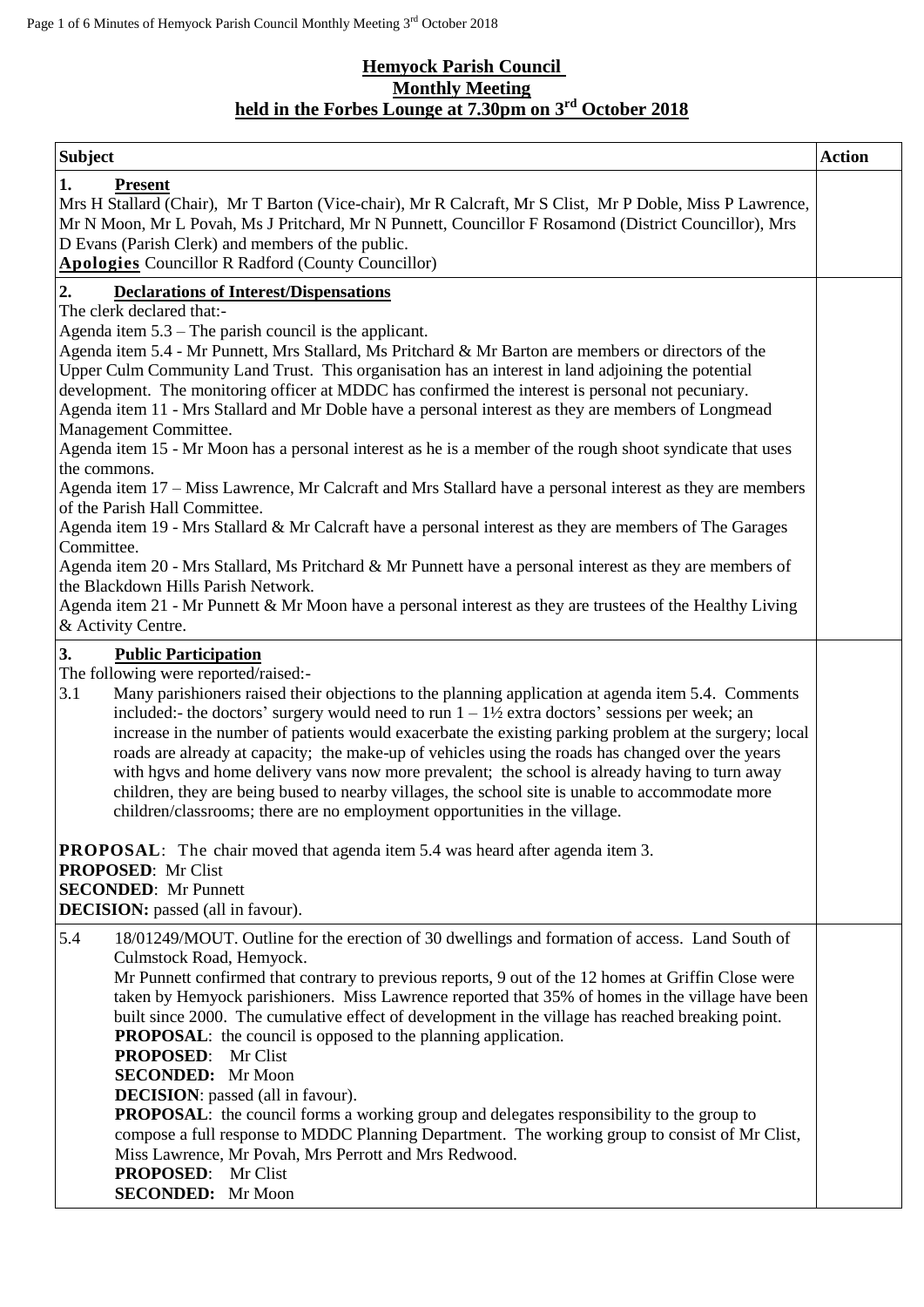|            | <b>DECISION</b> : passed (all in favour).                                                                                                                                                         |                |
|------------|---------------------------------------------------------------------------------------------------------------------------------------------------------------------------------------------------|----------------|
| 4.         | <b>Minutes from Previous Meetings</b>                                                                                                                                                             |                |
|            | <b>PROPOSAL:</b> The council minutes of the $5th$ September are approved.                                                                                                                         |                |
|            | <b>PROPOSED:</b> Mr Barton<br><b>SECONDED:</b> Mr Punnett                                                                                                                                         |                |
|            | <b>DECISION:</b> passed (all in favour).                                                                                                                                                          |                |
| 5.         | <b>Planning</b>                                                                                                                                                                                   |                |
|            | Planning applications considered for:-                                                                                                                                                            |                |
| 5.1        | 18/01439/HOUSE. Erection of single storey rear extension and demolition of existing store. Cygnet                                                                                                 |                |
|            | Cottage, 3 Broadway, Fore Street, Hemyock.                                                                                                                                                        |                |
|            | PROPOSAL: The parish council is content with the application.                                                                                                                                     |                |
|            | <b>PROPOSED:</b> Mr Barton<br><b>SECONDED:</b> Miss Lawrence                                                                                                                                      |                |
|            | <b>DECISION:</b> passed (all in favour).                                                                                                                                                          |                |
| 5.2        | 18/01377/HOUSE. Erection of an extension. Whitehall View, Hemyock.                                                                                                                                |                |
|            | <b>PROPOSAL:</b> The parish council is content with the application but agrees with the                                                                                                           |                |
|            | comments made by the neighbours that there could be issues with regard to the upstairs balcony                                                                                                    |                |
|            | overlooking the neighbouring property. Also, it agrees that now would seem an appropriate time to                                                                                                 |                |
|            | resolve the soakaway so that it disperses onto the applicant's own land.<br>PROPOSED: Mr Moon                                                                                                     |                |
|            | <b>SECONDED:</b> Mr Barton                                                                                                                                                                        |                |
|            | <b>DECISION:</b> passed (all in favour).                                                                                                                                                          |                |
| 5.3        | 18/01461/FULL. Replacement of existing wooden double-glazed windows and doors with uPVC                                                                                                           |                |
|            | windows and doors. The Blackdown Healthy Living Centre, Riverside, Hemyock.                                                                                                                       |                |
|            | <b>PROPOSAL:</b> The parish council is content with the application.<br><b>PROPOSED:</b> Ms Pritchard                                                                                             |                |
|            | <b>SECONDED:</b> Mr Barton                                                                                                                                                                        |                |
|            | <b>DECISION:</b> passed (all in favour). Mr Moon, Mr Punnett, Mr Clist & Mr Calcraft abstained from                                                                                               |                |
|            | voting.                                                                                                                                                                                           |                |
|            | Permission granted noted for:-                                                                                                                                                                    |                |
| 5.5        | 18/01073/LBC. Listed building consent for remodelling of 2 bedrooms into 1 bedroom on first floor,<br>installation of new staircase and repositioning of water cistern. Culmbridge Mill, Hemyock. |                |
| 5.6        | 18/00474/FULL. Erection of 2 dwellings, alterations to existing access and associated works.                                                                                                      |                |
|            | Elmdene. Hemvock.                                                                                                                                                                                 |                |
| 5.7        | 18/01084/FULL. Conversion of barn to holiday let. Oxenpark, Castle Hill, Hemyock.                                                                                                                 |                |
| 6.         | <b>Matters Arising</b>                                                                                                                                                                            |                |
| 6.1        | Street lighting – nothing to report.                                                                                                                                                              |                |
| 6.2<br>6.3 | Floodbridge automatic gates - Mr Povah is obtaining quotations and will report back next month.                                                                                                   | LP<br>$\rm IP$ |
|            | Benches, Hemyock Turbary – Mr Pike has installed one new bench and the other two will be fitted<br>next week.                                                                                     |                |
| 6.4        | Re-setting of old floodbridge stones – The contractor will commence work shortly on resetting the                                                                                                 |                |
|            | stones.                                                                                                                                                                                           |                |
| 6.5        | Pump – clerk has spoken to ICS, the company responsible for the powder coating of the pump. ICS                                                                                                   |                |
|            | will inspect this month and report back.                                                                                                                                                          |                |
| 6.6<br>6.7 | Noticeboard – clerk has submitted a bid to MDDC. A decision will be made on $12th$ November.<br>MDDC planning - clerk had written to MDDC about the change of use from barn to hotel.             |                |
|            | Councillor Rosamond was asked to follow up and seek a more comprehensive answer.                                                                                                                  | <b>FR</b>      |
| 6.8        | Hedges have been cut by Devon Highways around street light opposite Withy Lane.                                                                                                                   |                |
| 7.         | <b>County Council Report</b>                                                                                                                                                                      |                |
|            | Nothing to report. Clerk asked to inform Councillor Radford that road at Ruggs Moor has at last been                                                                                              |                |
|            | repaired BUT on the wrong side of the road!                                                                                                                                                       |                |
| 8.         | <b>District Council Report</b>                                                                                                                                                                    |                |
|            | <b>Councillor Frank Rosamond reported:-</b>                                                                                                                                                       |                |
|            | The Cabinet had discussed the possibility of an AONB in the Exe Valley. This has been postponed until after                                                                                       |                |
|            | a government review on National Parks. Various policies have been updated/reviewed including:- building                                                                                           |                |
|            | services recharges, gas safety policy, neighbourhood management, historic local improvements scheme and                                                                                           |                |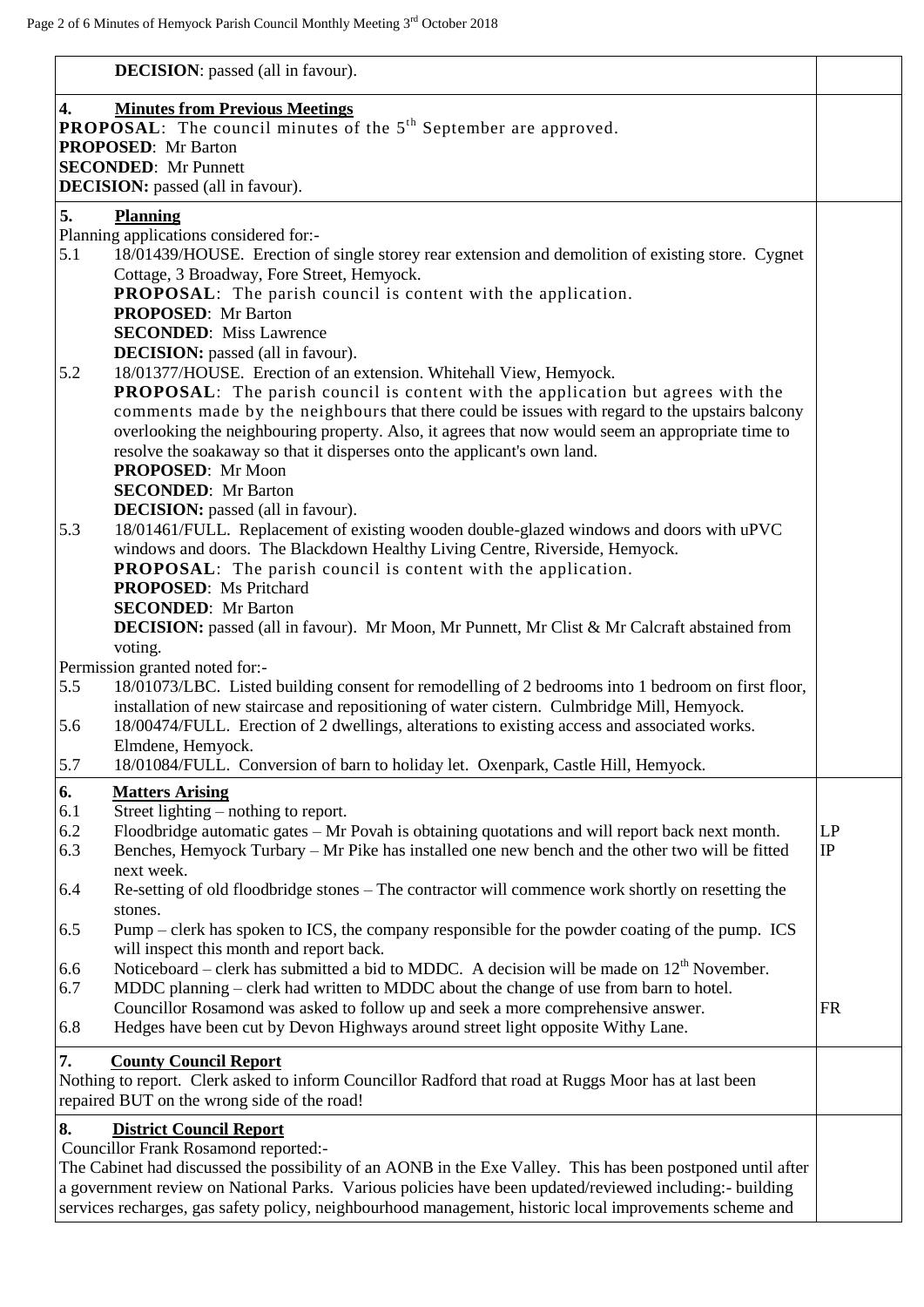channel access strategy. More budget cuts continue to come from government. The development of the multi-storey car park/Premier Inn is underway. Crediton Town Council is unhappy with MDDC's decision to sell the council offices to a third party. Under the latest NPPF the viability tests submitted by developers (to show how many open market houses v affordable house are needed to make a potential site viable) will be made public.

**9. Finance**

- 21.1 Reference replacement window and doors at the BHLAC, Anglian Windows has requested a 20% of gross price deposit before planning permission has been granted. Anglian has assured the pc that it will refund the full amount if planning permission is not granted. **PROPOSAL:** The parish council pays the 20% deposit of £6,397.00 **PROPOSED**: Miss Lawrence **SECONDED**: Mr Barton **DECISION:** passed (all in favour).
- 9.1 Income and expenditure and bank reconciliation

### **INCOME**

| --------- |         |                                       |  |
|-----------|---------|---------------------------------------|--|
|           |         | 114.00   MDDC credit ref planning fee |  |
| ـ ـ       | 4.46    | Interest                              |  |
| J.        | .583.89 | Insurance contribution BHLAC          |  |
|           | 10.35   | Interest                              |  |

## **EXPENDITURE**

| 1.  |       | D Evans                | Clerk's wages and expenses                                                 |
|-----|-------|------------------------|----------------------------------------------------------------------------|
| 2.  |       | <b>HMRC</b>            | <b>PAYE</b>                                                                |
| 3.  | 12.40 | Hemyock Parish Hall    | Room hire                                                                  |
| 4.  |       | I Pike                 | Village $&$ cemetery maintenance $&$ grass cutting.                        |
| 5.  |       | S Machin               | Fee for producing planning application maps                                |
| 6.  |       | PKF Littlejohn LLP     | External audit fee                                                         |
| 7.  |       | <b>Anglian Windows</b> | Deposit for windows BHLAC                                                  |
| 8.  |       | J Pritchard            | Reimbursement of stationery costs                                          |
| 9.  | 19.60 | R Calcraft             | Reimbursement of cost of wood to make shelves at The Store                 |
| 10. |       | R Beaver               | Longmead maintenance (June, August & September)                            |
|     |       |                        | 903.12<br>21.85<br>344.90<br>56.16<br>360.00<br>6,397.00<br>7.00<br>380.00 |

### **BANK RECONCILIATION**

| HSBC Community a/c         | 18,976.41  |
|----------------------------|------------|
| <b>HSBC</b> Deposit        | 75,078.55  |
| HSBC <sub>P3</sub>         | 0.04       |
| <b>HSBC</b> Longmead       | 1.27       |
| Unity Trust Bank current   | 118.00     |
| Unity Trust Bank deposit   | 40,896.37  |
| <b>Unity Trust Bank GF</b> | 705.43     |
| Unity Trust Bank P3        | 2,174.86   |
| Nationwide Bond            | 85,491.74  |
| <b>United Trust Bank</b>   | 75,900.00  |
| Total                      | 299,342.67 |

**PROPOSAL**: that the income is agreed and the above cheques/payments are paid/agreed. **PROPOSED**: Miss Lawrence **SECONDED:** Mr Barton **DECISION**: passed (all in favour).

# **10. Clerk Update**

The clerk reported that:-

10.1 Hemyock Lights Brigade – has requested a donation of £500. To be referred to Finance Committee. 10.2 A new litter bin has been installed near the bridge. Finance committee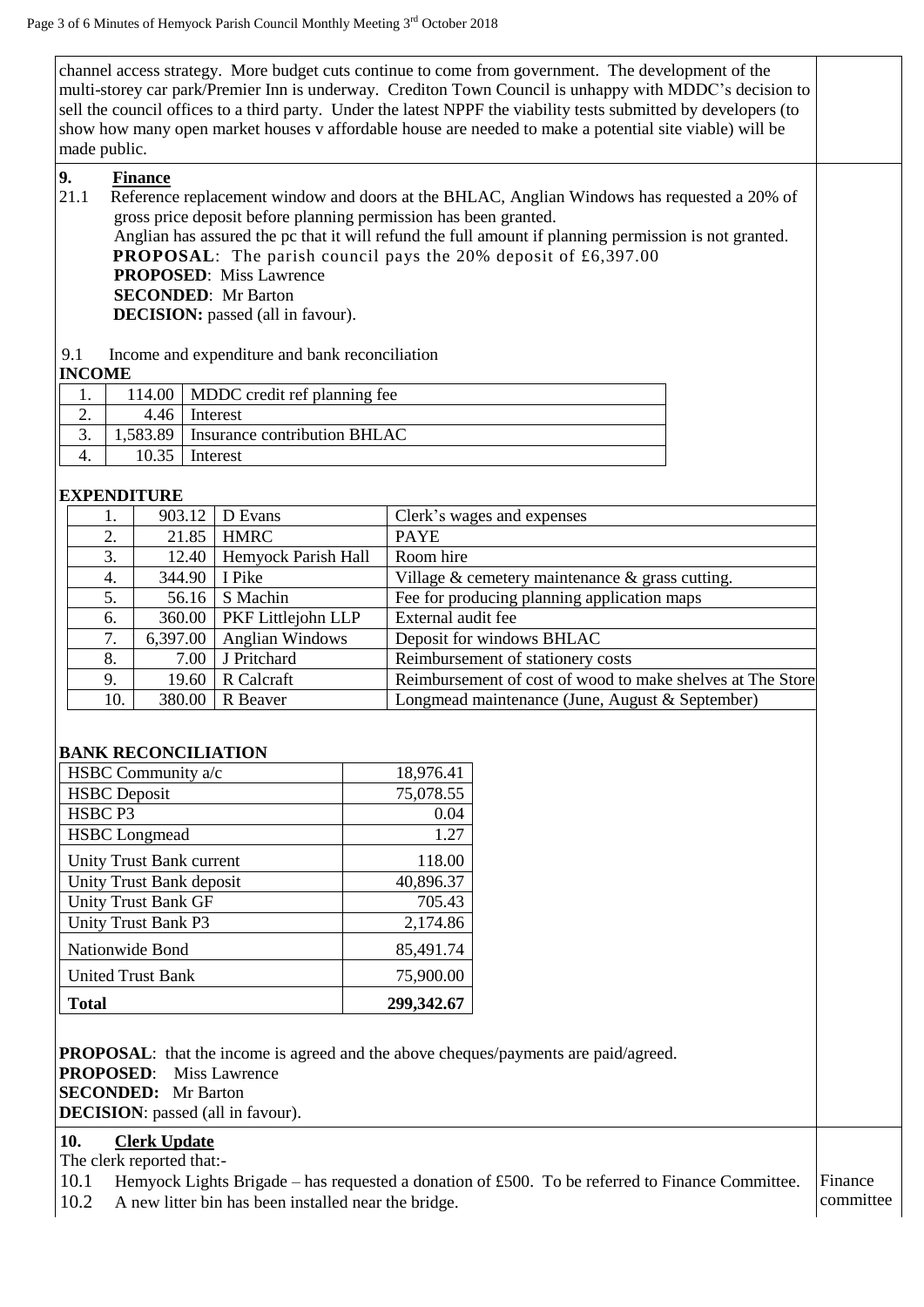| 10.3<br>The vehicle-activated sign has been fitted with a solar panel. To assist with the parish council's<br>comments in 5.4 above, Mr Clist was asked to reset the counter so that the pc may determine<br>numbers of vehicle movements within the village. This data will be used in conjunction with other<br>traffic surveys that have been conducted in the village over recent years.                                                                                                                                                                                                                                  | <b>SC</b>         |
|-------------------------------------------------------------------------------------------------------------------------------------------------------------------------------------------------------------------------------------------------------------------------------------------------------------------------------------------------------------------------------------------------------------------------------------------------------------------------------------------------------------------------------------------------------------------------------------------------------------------------------|-------------------|
| 11.<br>Longmead<br>The clerk and Mr Povah have a meeting arranged with Brookridge Timber to discuss the removal of the<br>bridge whilst repairs are carried out. They will report back at next meeting.<br>Mr Doble reported that the trim trail track needs reinstating. Mrs Stallard and Mr Doble were advised that<br>Longmead Management Group need to manage this project, obtain quotations and refer back to the council to                                                                                                                                                                                            | Clerk/LP<br>HS/PD |
| approve the financial expenditure. They will refer this back to Longmead Management Committee.                                                                                                                                                                                                                                                                                                                                                                                                                                                                                                                                |                   |
| 12.<br><b>Highways</b><br>12.1<br>Road Warden/Chapter 8 – clerk is waiting for Hemyock Lights Brigade to suggest a volunteer.<br>12.2<br>Letter from solicitor ref 27 Station Road was considered. The clerk updated the council following her<br>meeting with Mr Smith. The clerk has informed Mr Smith that the pc needs a minimum of 1 metre<br>from the edge of the kerb to install a pavement. Although this is more than Mr Smith was initially<br>prepared to give, he is considering his options. The pc awaits Mr Smith's decision. The pc requires a<br>minimum of 1 metre before granting an easement at the rear. |                   |
| 13.<br><b>Cemetery</b><br>13.1<br>Commonwealth War Graves Commission (CWGC) sign. The pc considered Miss Lawrence's<br>proposal to apply for (free of charge) CWGC sign for the cemetery.<br><b>PROPOSAL:</b> the pc applies for a CWGC sign.<br><b>PROPOSED:</b> Miss Lawrence<br><b>SECONDED:</b> Mr Barton                                                                                                                                                                                                                                                                                                                 | PL                |
| <b>DECISION</b> : passed (all in favour).<br>13.2<br>Safety Audit – has been completed. Two memorials need further attention and the clerk is waiting for<br>quotations from two stonemasons.<br>The family of a recently deceased parishioner has requested permission from the pc for a tree to be<br>13.3<br>planted. Clerk was instructed to inform the family that a donation could be made to replace the<br>copper beech tree.                                                                                                                                                                                         | Clerk<br>Clerk    |
| 14.<br><b>Footpaths</b><br>It was reported that the landowners at Higher Lease Farm have erected a sign preventing walkers from<br>entering the footpath at the main entrance to the farm. It is understood that this may be for biosecurity<br>reasons. Miss Lawrence will investigate and report back. They may need to apply to DCC for a footpath<br>diversion.                                                                                                                                                                                                                                                           | PL                |
| 15.<br><b>Commons Management Group (CMG)</b><br>The following proposals from the Commons Management Group were considered:-                                                                                                                                                                                                                                                                                                                                                                                                                                                                                                   |                   |
| <b>Shuttleton Common</b><br>15.1<br><b>PROPOSAL:</b> a contractor is appointed to mulch top Shuttleton Common twice a year on a recurring<br>basis at an agreed hourly rate up to a maximum of £200 per top.<br><b>PROPOSED:</b> Miss Lawrence<br><b>SECONDED:</b> Mr Barton<br><b>DECISION</b> : passed (all in favour).                                                                                                                                                                                                                                                                                                     |                   |
| <b>Shuttleton Common</b><br>15.2<br>PROPOSAL: 20 stakes and guards are purchased and new trees planted at Shuttleton to replace<br>those that have died.<br><b>PROPOSED:</b> Miss Lawrence<br><b>SECONDED:</b> Mr Barton<br><b>DECISION</b> : passed (all in favour).                                                                                                                                                                                                                                                                                                                                                         |                   |
| 15.3<br>Newsletter<br><b>PROPOSAL:</b> next newsletter to include a feature on the commons in the parish.<br><b>PROPOSED:</b> Miss Lawrence<br><b>SECONDED:</b> Mr Barton<br><b>DECISION</b> : passed (all in favour).                                                                                                                                                                                                                                                                                                                                                                                                        |                   |
| Culm Vale Gun Club - Hemyock Turbary<br>15.4                                                                                                                                                                                                                                                                                                                                                                                                                                                                                                                                                                                  |                   |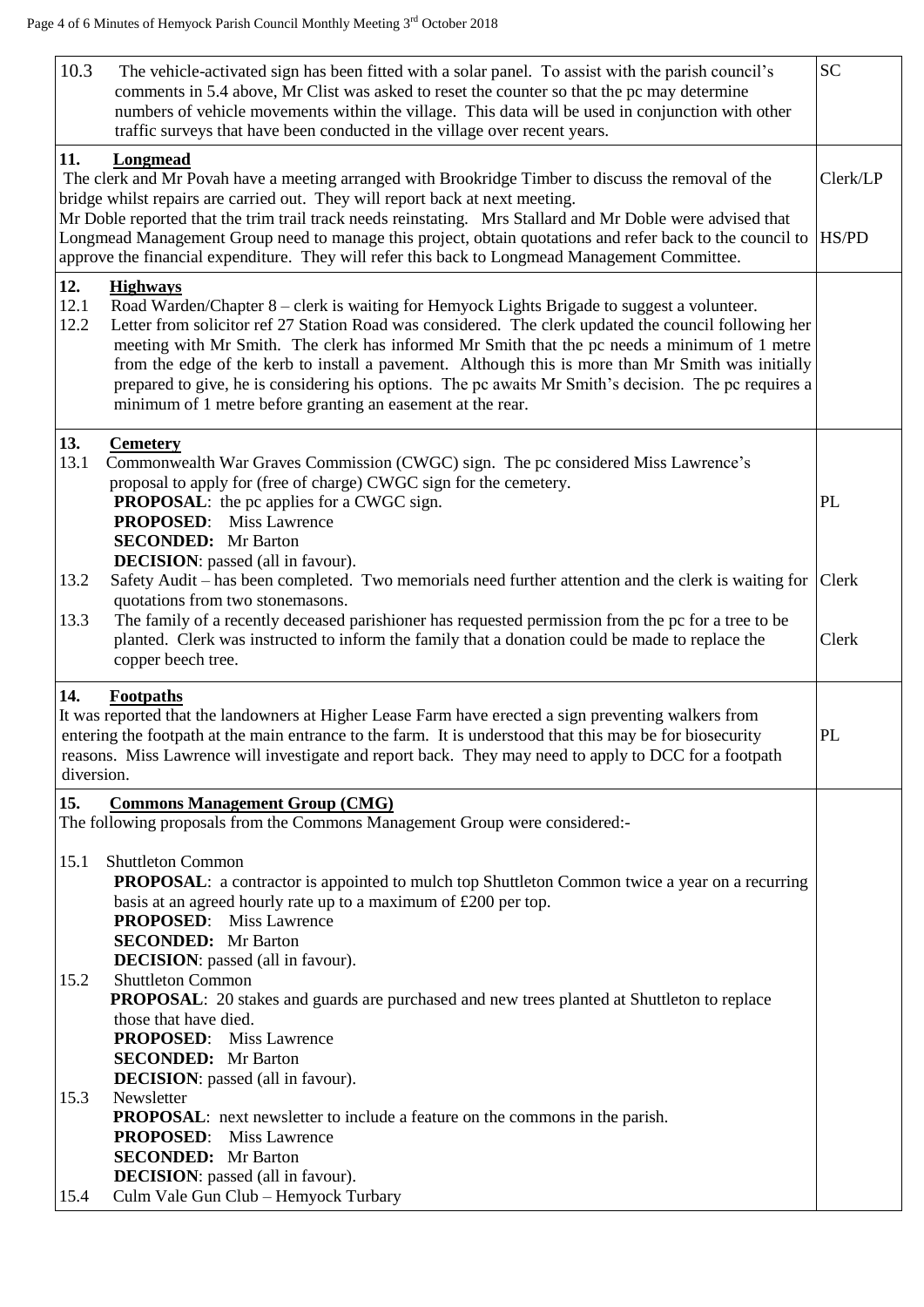| <b>PROPOSAL:</b> the pc makes a grant of $\text{\pounds}100$ to the gun club towards maintenance of Hemyock                                                                                                                                                                                                                                                                                                                                                                                                                                                                                                                                                                         |                               |
|-------------------------------------------------------------------------------------------------------------------------------------------------------------------------------------------------------------------------------------------------------------------------------------------------------------------------------------------------------------------------------------------------------------------------------------------------------------------------------------------------------------------------------------------------------------------------------------------------------------------------------------------------------------------------------------|-------------------------------|
| Turbary.<br><b>PROPOSED:</b> Miss Lawrence                                                                                                                                                                                                                                                                                                                                                                                                                                                                                                                                                                                                                                          |                               |
| <b>SECONDED:</b> Mr Barton                                                                                                                                                                                                                                                                                                                                                                                                                                                                                                                                                                                                                                                          |                               |
| <b>DECISION</b> : passed (all in favour).                                                                                                                                                                                                                                                                                                                                                                                                                                                                                                                                                                                                                                           |                               |
|                                                                                                                                                                                                                                                                                                                                                                                                                                                                                                                                                                                                                                                                                     |                               |
| 16.<br><b>Village Maintenance</b><br>Has the sand bag in the ditch by Byes been removed? Miss Lawrence to investigate.                                                                                                                                                                                                                                                                                                                                                                                                                                                                                                                                                              | PL                            |
| 17.<br><b>Public Conveniences</b><br>17.1<br>Appointment of a cleaner. Interviews will take place this week and the panel will report back next<br>month.                                                                                                                                                                                                                                                                                                                                                                                                                                                                                                                           |                               |
| Letter from Ashfords reference transfer of public toilets to the parish council. Mrs Stallard advised HS/<br>17.2<br>she had some issues/queries she would like raised with the council's legal adviser. She will pass the Clerk                                                                                                                                                                                                                                                                                                                                                                                                                                                    |                               |
| queries to the clerk.<br>17.3<br>It was noted that parking lines have been reinstated. However, Mrs Stallard advised that they<br>haven't been repainted exactly as before and it appears that one parking space has been lost. It may Clerk<br>be that the lines are to new regulations? Clerk to report to MDDC.                                                                                                                                                                                                                                                                                                                                                                  |                               |
| 18.<br><b>Car Park</b><br>During the works to the car park a water main was damaged. The contractor mended the leak but the result<br>has been an above average water bill for the Baptist Church. The contractor was not told about the main and<br>may not, therefore, be liable. However, the main itself was not deep enough in the ground (according to<br>regulations) and so the fault may lie with the Baptist Church. The Baptist Church might argue that if the pc<br>had not carried out the works then the damage would not have occurred. Mrs Kingston (contractor's wife)<br>will enquire as to the insurance position. Mr Povah will liaise with the Baptist Church. |                               |
| 19.<br><b>Garages Youth Project</b><br>Nothing to report.                                                                                                                                                                                                                                                                                                                                                                                                                                                                                                                                                                                                                           |                               |
| 20.<br><b>Blackdown Hills Parish Network</b><br>There will be a meeting with the local MP on $15th$ October to continue work on introducing positive signage<br>throughout the Blackdown Hills for HGVs. Somerset County Council is proposing it will no longer grit roads<br>to settlements which 500 feet or more above sea level. Clerk to complete on-line petition opposing this<br>decision.                                                                                                                                                                                                                                                                                  | Clerk                         |
| 21.<br><b>Blackdown Healthy Living &amp; Activities Centre</b><br>21.2<br>Fire regulations. Mr Povah confirmed the shutter from the kitchen needs to be fireproof and linked to $ LP $<br>the fire system. He will conduct further investigation into the regulations concerning the doors and                                                                                                                                                                                                                                                                                                                                                                                      |                               |
| report back.<br>Wind barriers. Mr Povah has obtained two quotations and is awaiting a third. He will refer to LP<br>21.3<br>Finance Committee when he has received the third quotation.<br>The BHLAC is one of the charities that may be supported this month at Waitrose Wellington.<br>21.4                                                                                                                                                                                                                                                                                                                                                                                       |                               |
| 22.<br><b>Happening Hemyock</b><br>On 3 <sup>rd</sup> November between 2-5pm an event will be held to promote clubs in the village. Planning for the event<br>is underway and many clubs have signed up to the event.                                                                                                                                                                                                                                                                                                                                                                                                                                                               |                               |
| 23.<br><b>Asset Management</b><br>Mr Povah & Miss Lawrence have continued work on surveying the assets.<br>Mr Povah will provide clerk with necessary information to add the parish store to the insurance.                                                                                                                                                                                                                                                                                                                                                                                                                                                                         |                               |
| 24.<br>Correspondence<br>24.1<br>QDJ – the clerk has received an enquiry asking whether or not there is a map of the trees planted at<br>Longmead for the Queens Diamond Jubilee celebrations. Clerk was asked to contact Sue<br>Scantlebury.<br>Letter from Blackdown Support Group asking for financial support will be passed to Finance<br>24.2<br>Committee for consideration.                                                                                                                                                                                                                                                                                                 | Clerk<br>Finance<br>Committee |
| 25.<br><b>Items raised by Chairman</b><br>Nothing to report.                                                                                                                                                                                                                                                                                                                                                                                                                                                                                                                                                                                                                        |                               |
| 26.<br><b>Items raised by Councillors</b>                                                                                                                                                                                                                                                                                                                                                                                                                                                                                                                                                                                                                                           |                               |
| 26.1<br>Miss Lawrence thanked Mr Calcraft & Mr Hawkes for installing the new racking at The Store.                                                                                                                                                                                                                                                                                                                                                                                                                                                                                                                                                                                  |                               |